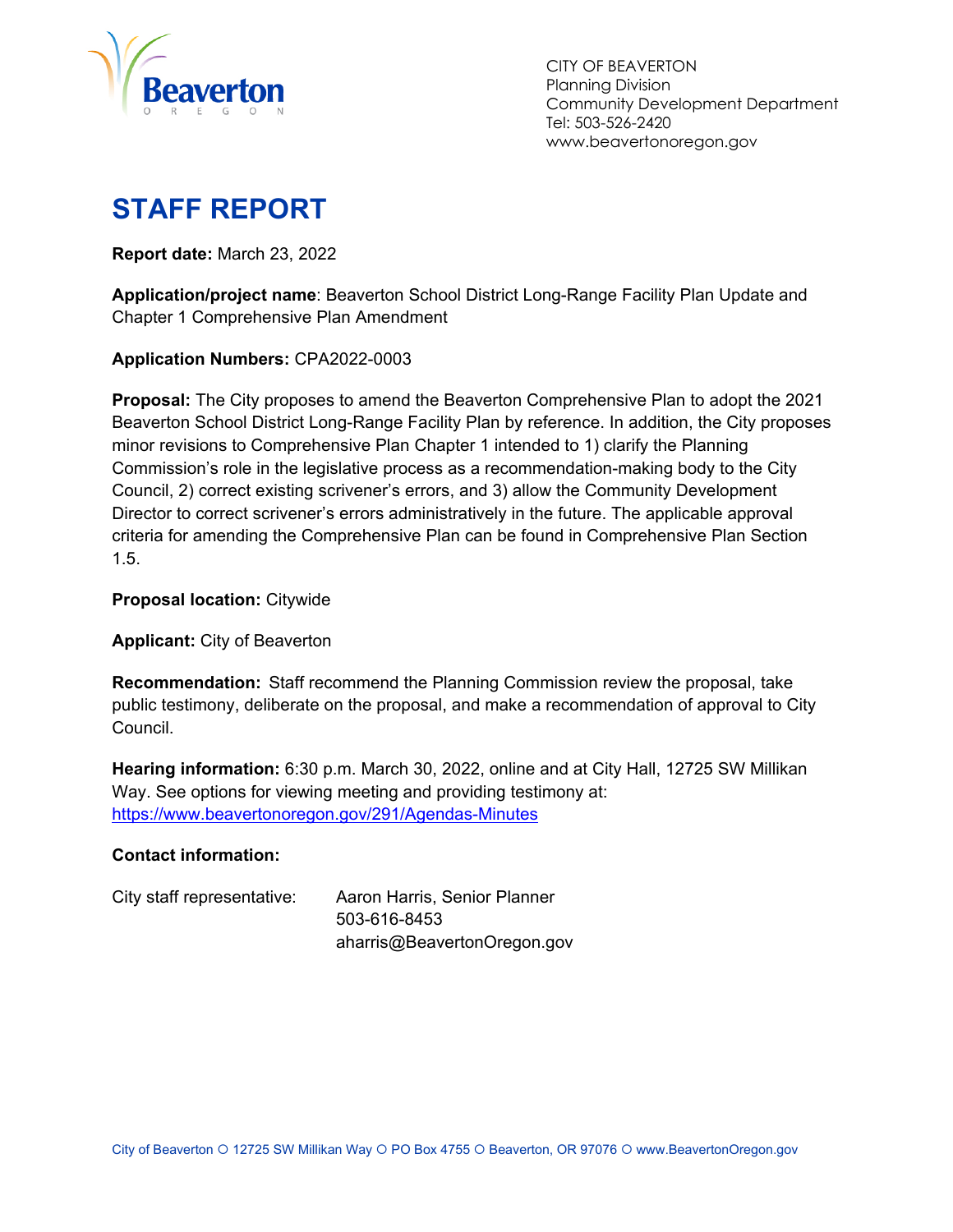# **Table of Contents**

| CPA2022-0003 Comprehensive Plan Amendment Background and Summary3           |  |
|-----------------------------------------------------------------------------|--|
| CPA2021-06 ANAYSIS AND FINDINGS FOR A COMPREHENSIVE PLAN AMENDMENT4         |  |
| CPA2022-0003 Comprehensive Plan Amendment Procedures and Approval Criteria4 |  |
|                                                                             |  |
|                                                                             |  |
|                                                                             |  |
|                                                                             |  |

### **Exhibits**

#### **Exhibit 1. Materials submitted by Staff**

Exhibit 1.1 Analysis Table of Proposed Amendments to the Comprehensive Plan Exhibit 1.2 Proposed Comprehensive Plan Text

Exhibit 1.3 2021 Beaverton School District Long-Range Facility Plan

### **Exhibit 2. Public Comments**

None Received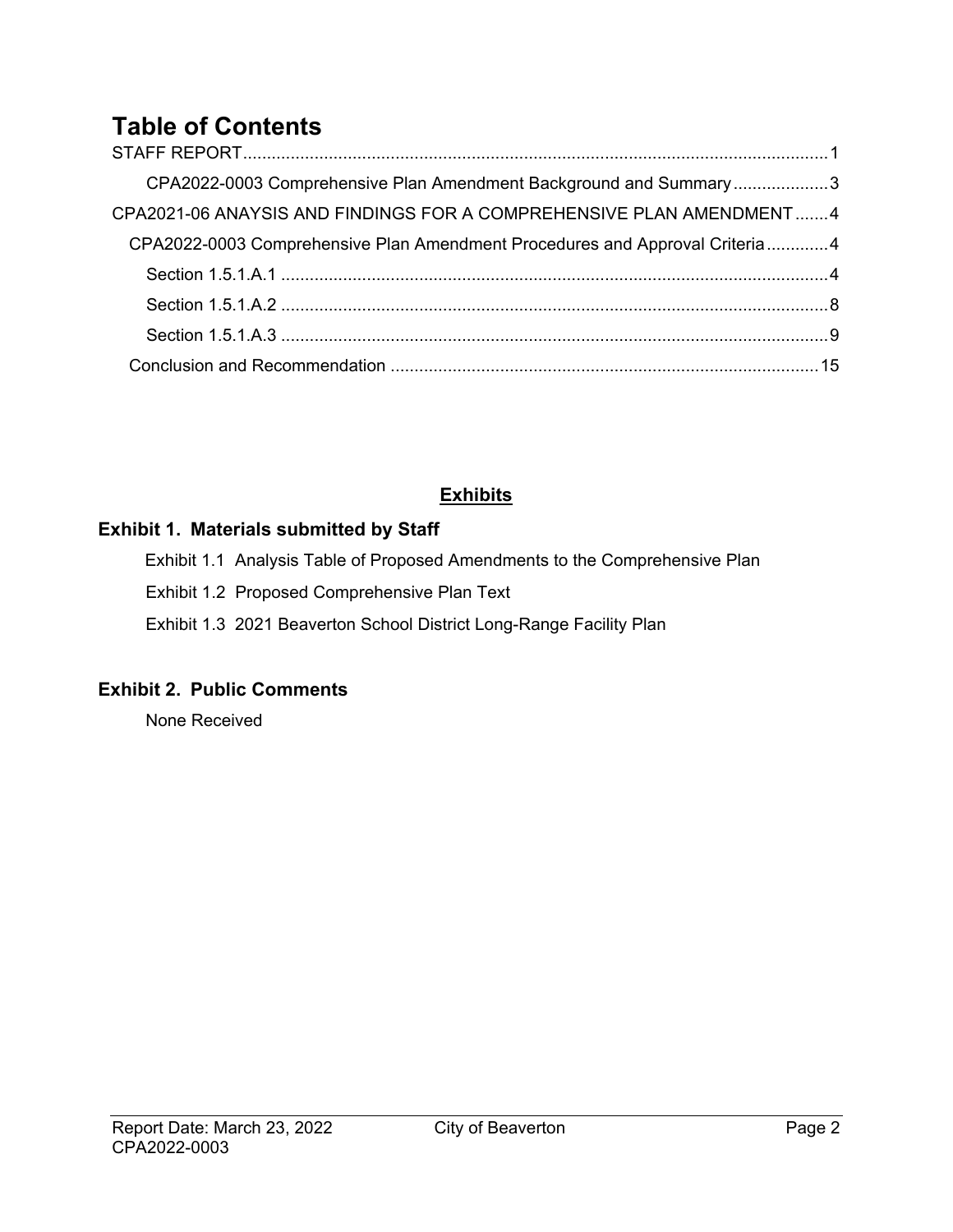# **CPA2022-0003 Comprehensive Plan Amendment Background and Summary**

The need for and location of schools is closely related to residential development and housing densities. Beaverton School District #48J (the District) is responsible for providing public schools in Beaverton. To assist with monitoring enrollment potential, the city provides the District with information on development proposals that may potentially impact a present or future school site and the capacity of existing schools.

Oregon Revised Statute (ORS) 195.020 requires the City to initiate planning activities with a school district. ORS 195.110 requires that school districts with an enrollment of over 2,500 students adopt a School Facility Plan to identify school facility needs based on population growth projections as well as land use designations contained in local government comprehensive plans. Beaverton School District serves well over 2,500 students and is obligated to comply with ORS 195.110.

State Statute (ORS 195.110(9)(a)) requires the City to accept the District's formally adopted school capacity criteria as its own for purposes of evaluating applications for a Comprehensive Plan amendment or for a residential land use regulation amendment. ORS 195.110(13) allows the City to deny a residential development request based on a lack of school capacity.

The 2010 Beaverton School Facility Plan is currently a supporting document to the City of Beaverton Comprehensive Plan and is adopted by reference. Beaverton School District adopted the Beaverton School District Long-Range Facility Plan on May 26, 2021. Adoption of the Beaverton School District Long-Range Facility Plan 2021 satisfies the City's obligations under ORS 195.110.

This Comprehensive Plan Amendment also proposes minor revisions to Comprehensive Plan Chapter 1 to 1) clarify the Planning Commission's role in the legislative process as a recommendation-making body to the City Council, 2) correct existing scrivener's errors, and 3) allow the Community Development Director to correct scrivener's errors administratively in the future. Proposed changes to Chapter 1.1.1 and 1.1.2 would eliminate redundant language regarding public hearing procedures that is already included, and more appropriately located, in Chapter 1.4 (Notice Requirements) and 1.6 (Hearings Procedures). Staff notes that the city's notice provisions are consistent with Oregon State law per ORS 197.610(6) and OAR 660-018- 0045(3) which require renoticing a proposed comprehensive plan or land use regulation if, after submitting the materials to DLCD, the proposed change is altered to such an extent that the materials submitted no longer reasonably describe the proposed change. Proposed changes to Chapter 1.1.1 also help clarify the Comprehensive Plan amendment process and Planning Commission's advisory role to City Council.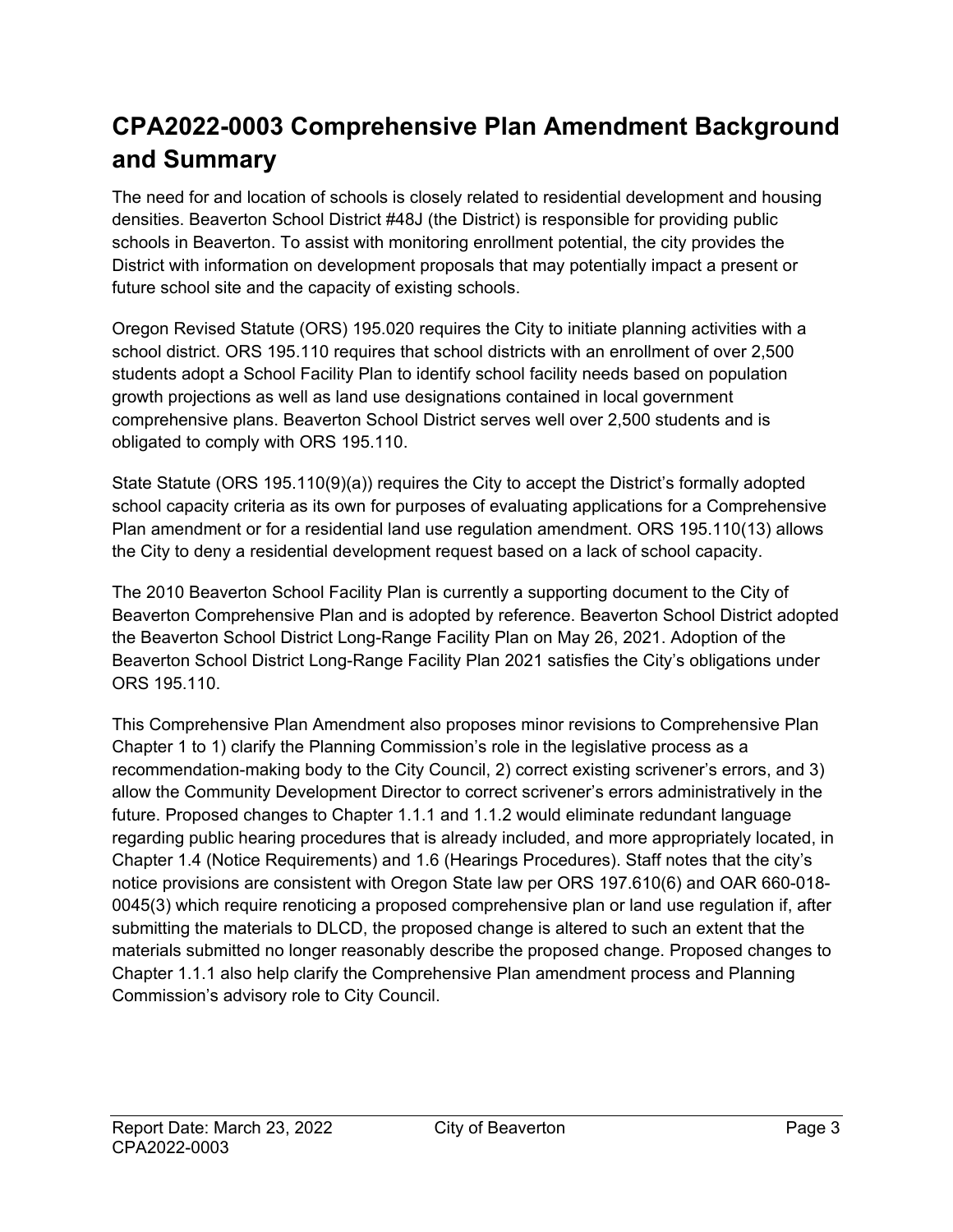# **CPA2022-0003 ANAYSIS AND FINDINGS FOR A COMPREHENSIVE PLAN AMENDMENT**

# CPA2022-0003 Comprehensive Plan Amendment Procedures and Approval Criteria

Section 1.1.1 establishes procedures for city-initiated amendments of the Comprehensive Plan, stating that amendment requests shall be submitted to the Community Development Director for preparation and analysis for a Planning Commission public hearing or City Council consideration. The Planning Commission and City Council have the right to accept, reject or modify any specific request for amendments in accordance with the city's policies and procedures.

Section 1.3 identifies legislative amendments to the Comprehensive Plan text or map as those having a generalized nature that are initiated by the city, and which apply to an entire land use map category or a large number of individuals or properties, or that establish or modify policy or procedure. Legislative amendments include additions or deletions of text or land use map categories.

Section 1.4.1 establishes the notice requirements for legislative amendments including: interagency notice of the initial hearing to the Department of Land Conservation and Development (DLCD), as well as to Neighborhood Association Committees (NACs) and Beaverton Committee for Community Involvement (BCCI); publication in a newspaper of general circulation; posting in Beaverton City Hall and the Beaverton City Library; and posting on the city's website.

Section 1.5.1 outlines the criteria for legislative amendment decisions. For the proposed comprehensive plan amendments, the findings are as follows:

## **Section 1.5.1.A.1**

The proposed amendment is consistent and compatible with relevant Statewide Planning Goals and related Oregon Administrative Rules

### FINDING:

Of the 19 Statewide Planning Goals, staff finds that the following goals are directly relevant to the proposed amendment: Goal 1 (Citizen Involvement), Goal 2 (Land Use Planning), Goal 8 (Recreational Needs), Goal 9 (Economic Development), Goal 10 (Housing), , Goal 11 (Public Facilities and Services), Goal 12 (Transportation), and Goal 13 (Energy Conservation).

Goal 1 Citizen Involvement: To develop a citizen involvement program that ensures the opportunity for citizens to be involved in all phases of the planning process.

The Beaverton Citizen Involvement Program adopted by Resolution 2229 in 1980 established a formalized public participation program for the BCCI that provides a method by which the committee and other community members can communicate their opinions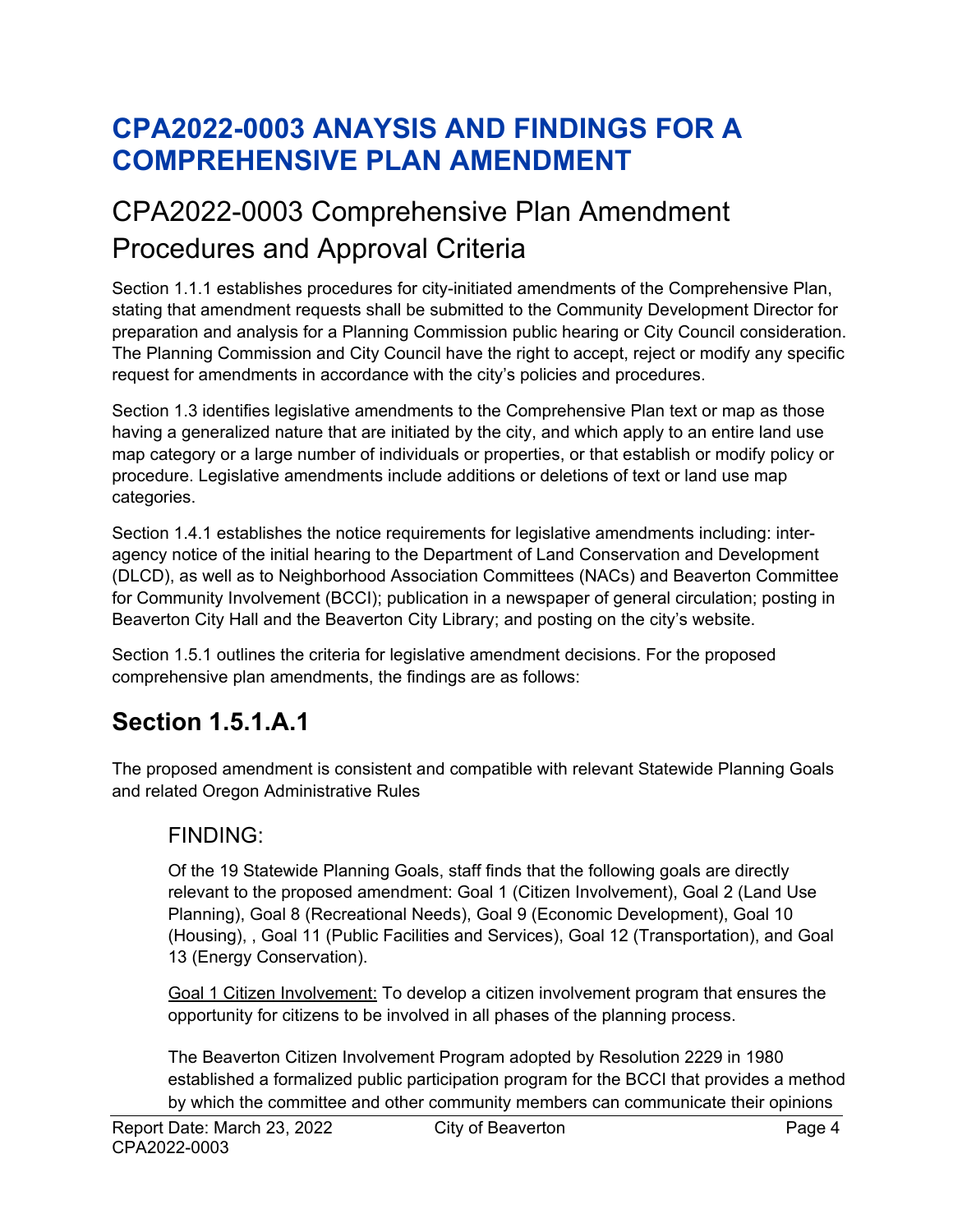and inquiries about city matters, including the planning process. The proposed amendment is subject to the public notice requirements of the Comprehensive Plan. At the public hearing, the Planning Commission will consider written or oral testimony before making a recommendation to City Council.

Consistent with procedures outlined in the Beaverton Comprehensive Plan, notice of the proposed amendment was sent to all NAC chairs, the Chair of the BCCI, Washington County's Department of Land Use and Transportation, Metro, and DLCD. Copies of the hearing notice were posted at City Hall and the City Library and published in the newspaper, consistent with noticing requirements. A notice was also posted on the city's website. Staff finds that the City has provided adequate notice and opportunity for public involvement. Furthermore, the comprehensive plan amendment itself includes updates to clarify the hearings procedures for legislative and quasi-judicial amendments, which will improve the transparency and predictability of the decision-making process. Therefore, staff finds that the comprehensive plan amendment is consistent with Goal 1.

Goal 2 Land Use Planning: To establish a land use planning process and policy framework as a basis for all decisions and actions related to use of land and to assure an adequate factual basis for such decisions and actions.

Changes to the Beaverton Comprehensive Plan require a Type 4 review process, which includes noticing and a public comment period, prior to a hearing before the Planning Commission. The hearing is open to the public and includes an opportunity to receive public testimony. At the conclusion of the hearing, the Planning Commission can continue the hearing to a later date, keep the record open for more information or make a recommendation to the City Council, the ultimate decision-making authority. Prior to adoption of the Comprehensive Plan amendments, the City Council will consider all the evidence in the record, including any testimony provided at the Planning Commission hearing and any recommended changes to the proposal.

The proposed comprehensive plan amendment fits within the established process and framework. The findings contained within this report establish an adequate factual basis for the proposal. Therefore, staff finds that the comprehensive plan amendment is consistent with Goal 2.

Goal 8 Recreational Needs:To satisfy the recreational needs of the citizens of the state and visitors and, where appropriate, to provide for the siting of necessary recreational facilities including destination resorts.

Goal 8 requires cities to consider the recreational needs of Oregon's citizens. The 2021 Beaverton School District Long-Range Facility Plan addresses the efficient use of school sites and consideration for providing sufficient fields, outdoor recreation space, and the operation of indoor recreational and instructional spaces. Therefore, staff finds the criterion is met.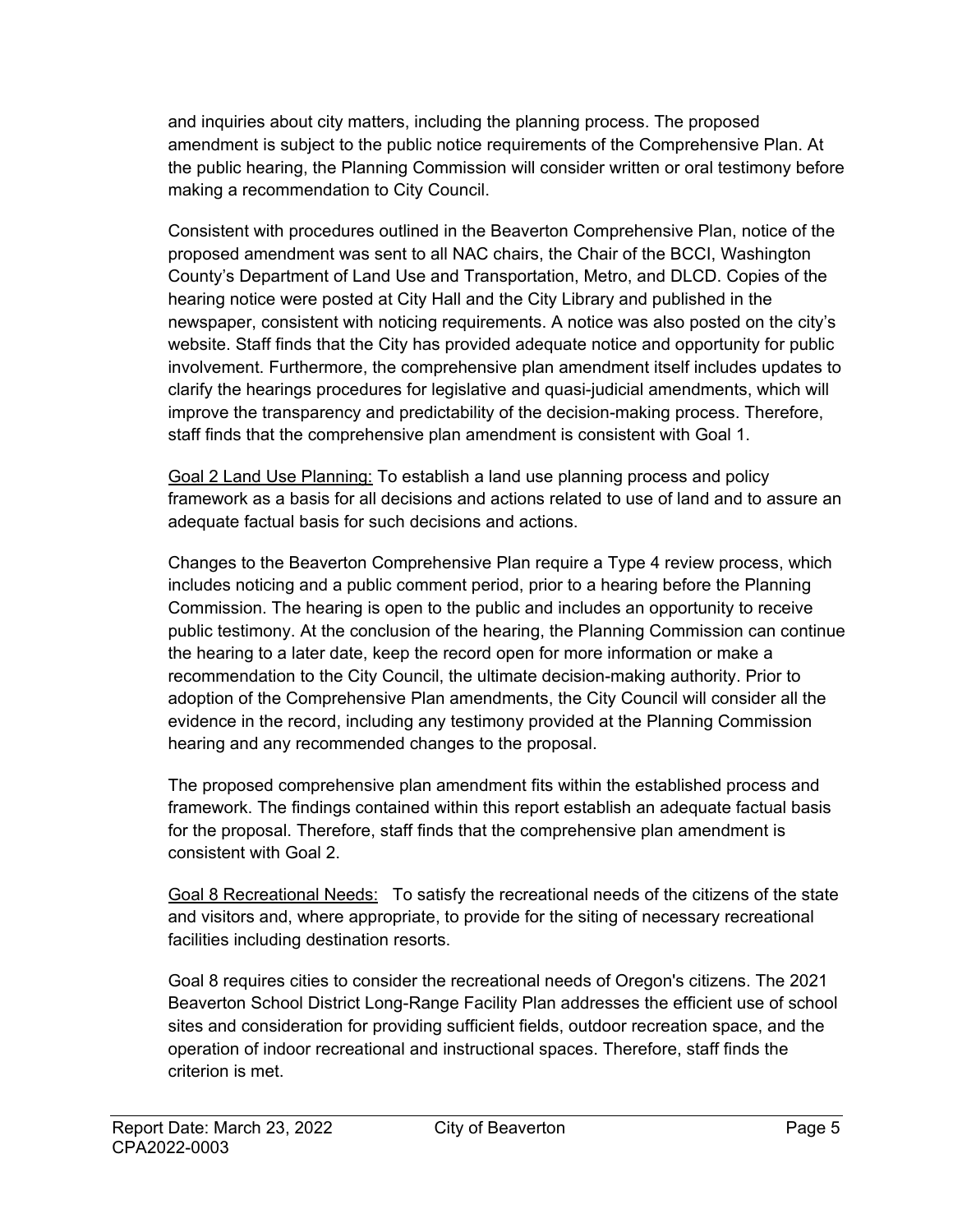Goal 9 Economic Development:To provide adequate opportunities throughout the state for a variety of economic activities vital to health, welfare, and prosperity of Oregon's citizens.

Goal 9 requires cities to consider economic activities vital to the health, welfare, and prosperity of Oregon's citizens. Comprehensive plans for urban areas are required to include, among other things: an analysis of economic patterns, potentialities, strengths, and deficiencies; policies concerning economic development; and land use maps that provide for at least an adequate supply of sites for a variety of industrial and commercial uses. The Comprehensive Plan demonstrates compliance with Goal 9.

The 2021 Beaverton School District Long-Range Facility Plan addresses ORS 195.110(5)(a)(D) which requires that school districts include in their Long-Range Facility Plan: "Financial plans to meet school facility needs, including an analysis of available tools to ensure facility needs are met." The School Facility Plan addresses capital financing, including the financing tools available to the school district and its capacity for generating capital resources. The School Facility Plan also includes a 10-year capital plan that identifies funding strategies for addressing the facility needs of the district. Therefore, staff finds that the criterion is met.

Goal 10 Housing: To provide for the housing needs of the citizens of the state.

Beaverton's Housing Needs Analysis (HNA) was published in October 2015. It demonstrated a need for all housing types in the 20-year period ending in 2035. This was true for both the current Beaverton city limits as well as the city limits plus the assumed urban service area, which is an area where it is assumed Beaverton will provide governance in the future. The state Department of Land Conservation and Development (DLCD) found it to be consistent with the requirements of Statewide Planning Goal 10.

Based on the findings in Beaverton's Housing Strategies Report in Volume II of the Comprehensive Plan, which includes the city's Buildable Lands Inventory and Housing Needs Analysis, Beaverton updated its Comprehensive Plan's Housing Element and Land Use Element to address the identified housing needs. DLCD also found these Comprehensive Plan changes consistent with the Statewide Planning Goals. In addition, the city successfully applied for an Urban Growth Boundary expansion in 2018 and is currently planning for the 1,200-acre Cooper Mountain expansion area.

The proposed comprehensive plan amendments are intended to adopt the 2021 Beaverton School District Long-Range Facility Plan, and update Beaverton Comprehensive Plan Chapter 1 for increased clarity. As stated below in response to the goals and policies in Chapter 4 (Housing) of the Comprehensive Plan, the proposal will not negatively impact the ability of the City to meet its share of the housing needs. However, the amendment does improve the clarity and transparency of procedures for amending the Comprehensive Plan.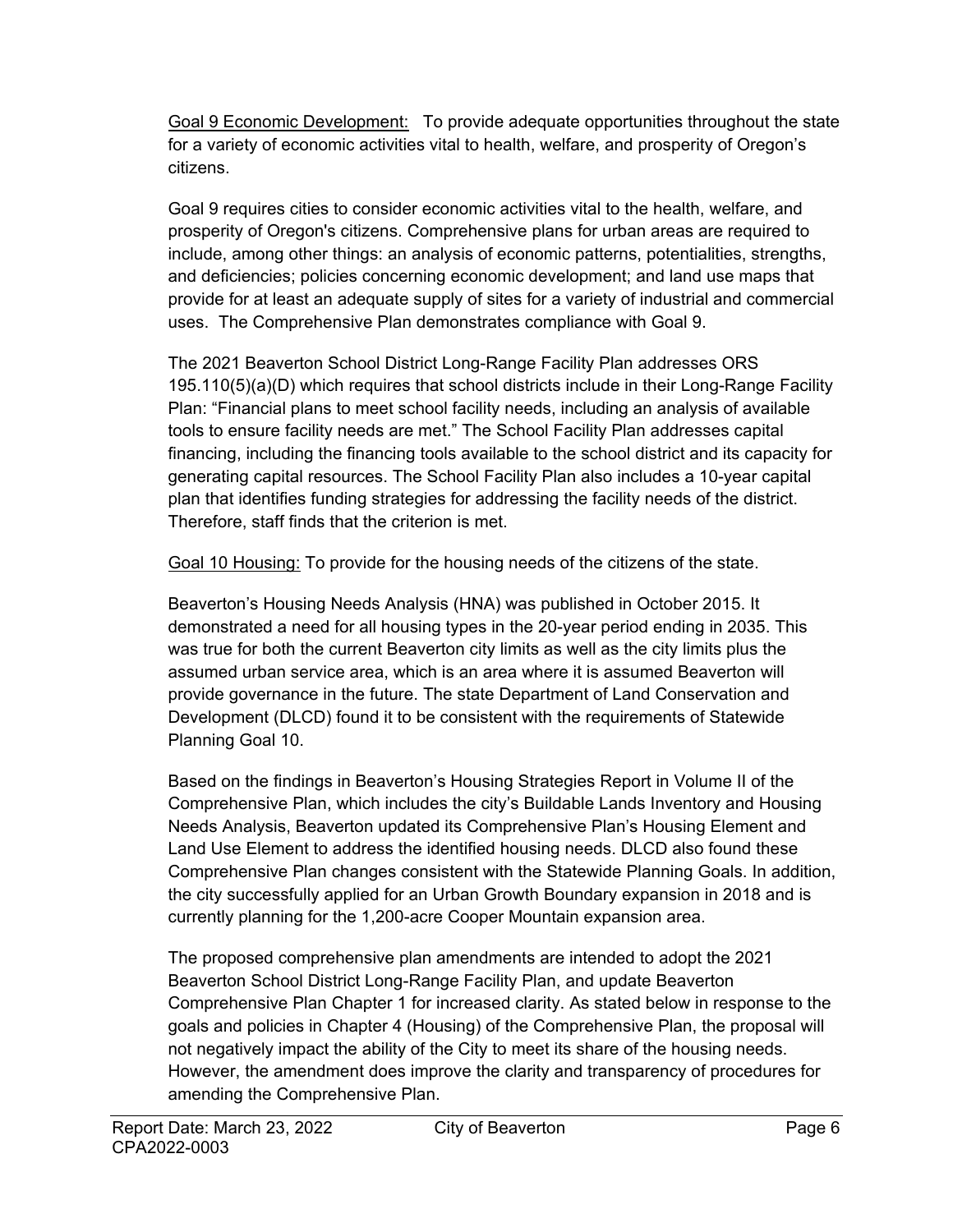Goal 11 Public Facilities and Services*:* To plan and develop a timely, orderly and efficient arrangement of public facilities and services to serve as a framework for urban and rural development.

The primary purpose of the 2021 Beaverton School District Long-Range Facility Plan is to evaluate the adequacy of existing educational facilities within the context of current educational objectives, plan for future capital improvements for those facilities as needed, and address how student populations will be accommodated over the next 10 years. The School Facility Plan provides a strategic framework for management of Beaverton School District's facilities over time, such that they continually support the ongoing success of District's students, staff, and community. The School Facility Plan includes an analysis of existing facilities including age, condition, energy use, deferred maintenance, and recent capital expenditures. It also includes an analysis of facility utilization as well as capital financing and a 10-year capital plan. Staff finds that the criterion is met.

Goal 12 Transportation*:* To provide and encourage a safe, convenient, and economic transportation system.

The 2021 Beaverton School District Long-Range Facility Plan includes a Future Study to explore the long-term future of educational need and facility delivery in the district. The School Facility Plan includes various facility management strategies related to the utilization of school sites and a description of the opportunities offered by each approach. Implications associated with increased or decreased busing of students is assessed as part of the Future Study.

The School Facility Plan also provides a facility condition assessment that includes the school district's four transportation facilities. Within the context of identifying future school sites, the plan addresses parking and bus requirements. An analysis of the alternatives to new construction discuss that the adjustment of attendance boundaries could potentially lead to increased busing requirements. Staff finds that the criterion is satisfied.

#### Goal 13 Energy Conservation*:* To conserve energy.

The 2021 Beaverton School District Long-Range Facility Plan evaluates energy performance by facility. The Energy Use Intensity (EUI) metric is used to evaluate which facilities will provide the most return on investment in terms of energy improvement. Facilities have been scored on a scale of one to five to assess the greatest opportunities for improvement. Staff finds that the criterion is satisfied.

**State Land Use Goal Compliance Summary:** Staff finds that the proposed comprehensive plan amendments comply with applicable Statewide Planning Goals and Oregon Administrative Rules.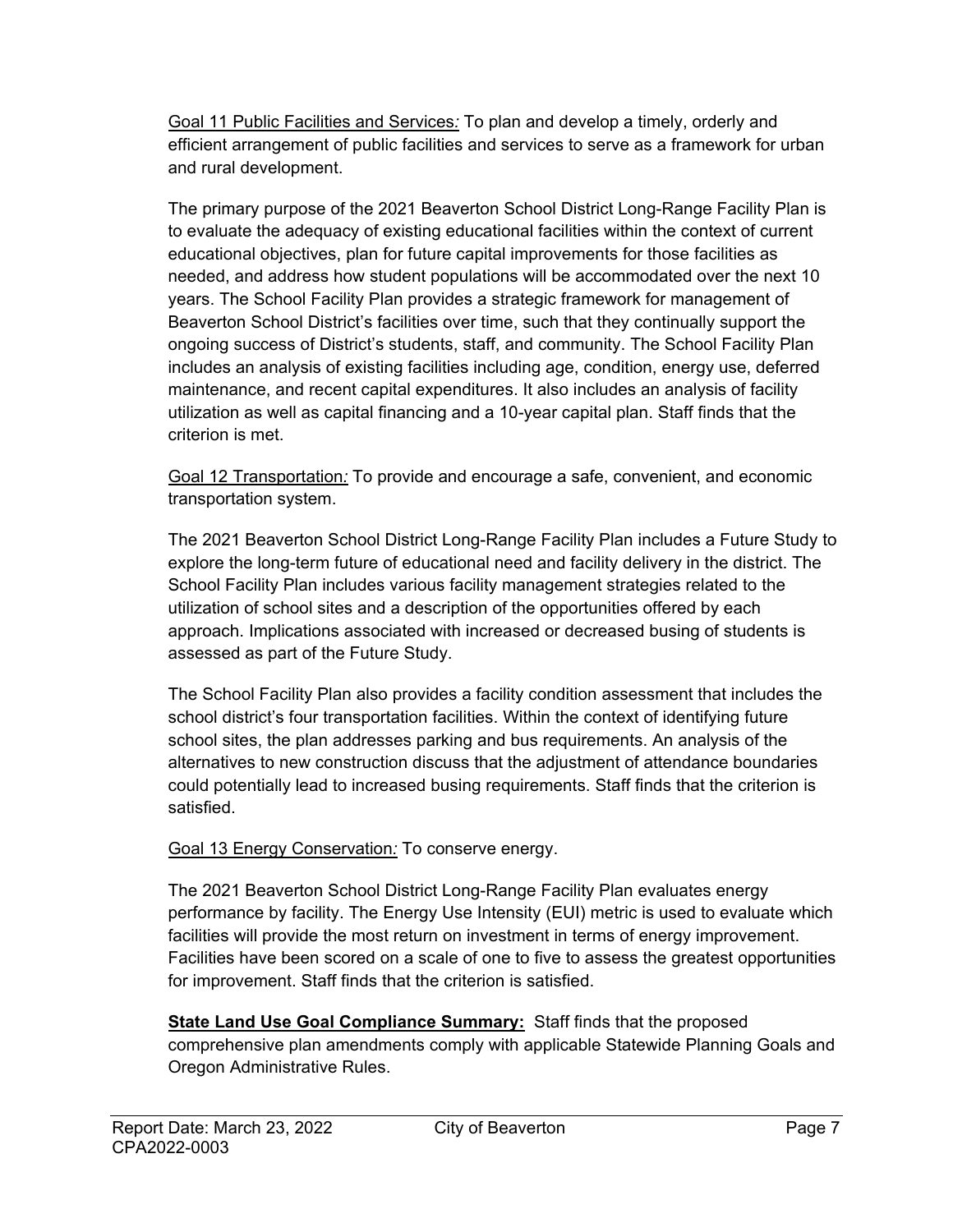**Conclusion:** Staff finds the criterion is therefore met.

## **Section 1.5.1.A.2**

The proposed amendment is consistent and compatible with the applicable titles of the Metro Urban Growth Management Functional Plan and the Regional Transportation Plan.

### FINDING:

Metro's 2040 Growth Concept establishes a vision for the preferred form of regional growth and development. To implement the 2040 Growth Concept, Metro established two functional plans – the Urban Growth Management Functional Plan (Functional Plan) and the Regional Transportation Functional Plan (RTFP). The Functional Plan is the general implementation tool for achieving the goals and objectives in the 2040 Growth Concept. The RTFP is the primary implementation tool for transportation-related policies. As described in Section 5(e)(2) of the Metro Charter, the Functional Plan requires that cities update comprehensive plans and implementing regulations to comply with regional policies. The Functional Plan currently includes 11 Titles. The applicable Titles of the Functional Plan (Chapter 3.07) are addressed below, along with findings for the RTFP.

#### Title 8: Compliance Procedures

Title 8 establishes a process for determining whether city or county comprehensive plans and land use regulations substantially comply with requirements of the Functional Plan and requires cities to submit proposed comprehensive plan amendments to Metro for their review. Metro requires the city to submit the proposed amendment to Metro at least 35 days before the first evidentiary hearing, which is the Planning Commission hearing. The city provided the notice on February 22, 2022, more than 35 days before the Planning Commission hearing. The city has not received any comments from Metro. The proposed amendment complies with this title.

### Regional Transportation Functional Plan

Title 5 of the RTFP addresses the amendment of comprehensive plans. However, the proposed amendment does not include:

- 1) any proposed changes to the Transportation Element (Chapter 6),
- 2) any proposed changes to the Transportation System Plan (TSP), or
- 3) new development; therefore, approval criteria A-E in Title 5 are not applicable.

In addition, the requirements and findings for Statewide Planning Goal 12 are applicable to the RTFP. As stated below in the TPR findings under Goal 12, the proposal will not significantly affect the transportation system.

The city's 2035 TSP was adopted in 2010 with full review by Metro for consistency with the 2035 Regional Transportation Plan (RTP). The Transportation Element will be amended in the next two to three years to ensure compliance with Metro's updated RTP, now known as the 2018 Regional Transportation Plan.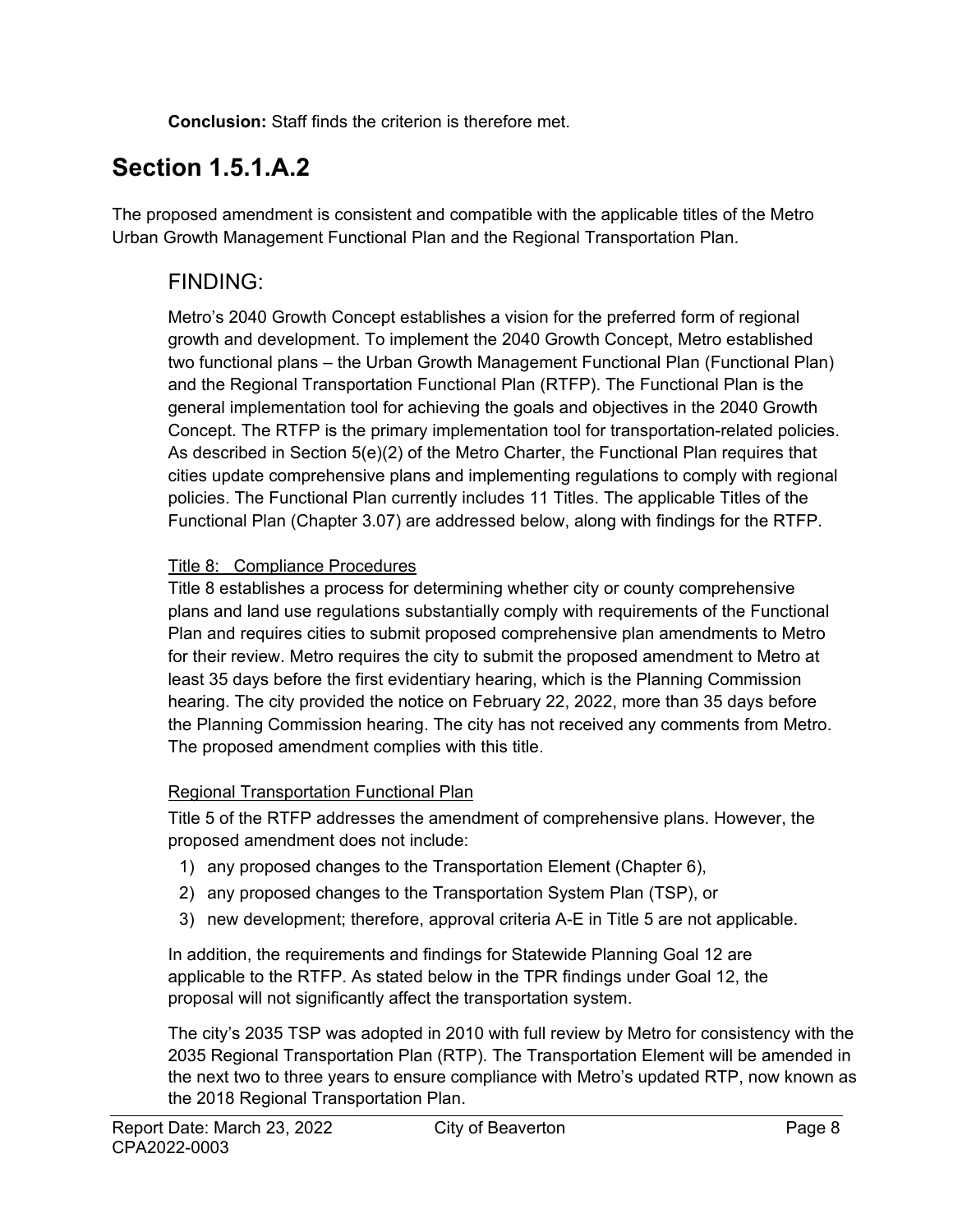**Conclusion:** Staff finds that the proposed comprehensive plan amendments are consistent with the applicable provisions of the UGMFP and the RTP. Therefore, staff finds the amendment meets the criteria for approval.

### FINDING:

OAR (Oregon Administrative Rules) 660-012-000 through 660-012-0070, referred to as the Transportation Planning Rule (TPR), provide guidance on compliance with Statewide Planning Goal 12. A Transportation System Plan (TSP), adopted pursuant to OAR Division 12, fulfills the requirements for public facilities planning required under ORS (Oregon Revised Statute) 197.712(2)(e), Goal 11 and OAR Chapter 660, Division 12 as they relate to transportation facilities. Volume IV of the Comprehensive Plan contains the City's adopted TSP, effective October 21, 2010.

The proposed amendment does not: 1) change the functional classification or standards implementing a functional classification system; 2) change any land use designations, zoning, or development regulations; 3) change anything that would result in types or levels of travel or access that are inconsistent with the functional classification of an existing or planned transportation facility; or 4) degrade performance of an existing transportation facility.

**Conclusion:** Staff finds that the proposed amendments will not result in "significant effects" to a transportation facility, defined by OAR 660-012-0060, that would require additional steps to put land use and transportation in balance.

# **Section 1.5.1.A.3**

The proposed comprehensive plan amendment is consistent with the City's Comprehensive Plan and other applicable local plans.

### FINDING:

Beaverton's Comprehensive Plan provides policy direction on matters related to future growth and physical development of the city including land use, economy, transportation, housing, natural resources, and other relevant topics. Oregon state law requires all cities and counties to prepare and adopt comprehensive plans that are consistent with Statewide Planning Goals. The applicable chapters of the Comprehensive Plan are addressed below.

#### **Chapter 2: Community Involvement Element**

Goal 1: The Planning Commission, City Council, and other decision-making bodies shall use their best efforts to involve the community in the planning process.

Following the procedures outlined in Section 1.4.1, notice of the proposed amendment was sent to all NAC chairs, the Chair of the BCCI, Washington County's Department of Land Use and Transportation, Metro, and the Department of Land Conservation and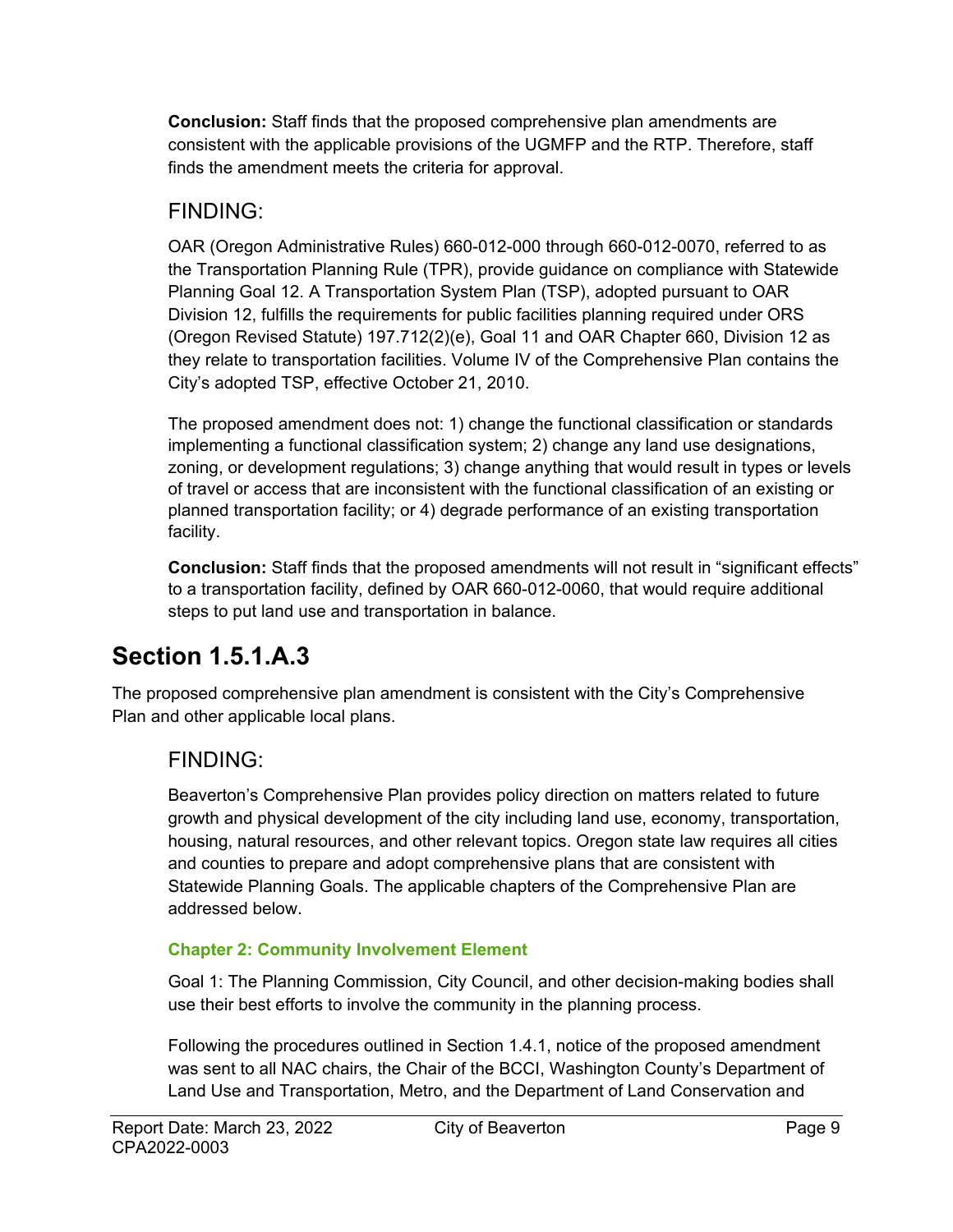Development. Copies of the hearing notice were posted at City Hall and the City Library, and published in the newspaper, consistent with Beaverton Comprehensive Plan requirements. A notice was also posted on the city's website.

#### **Chapter 3: Land Use**

Goal 3.1.1. Encourage development and land use patterns that support a variety of transportation options

Policy b) Encourage development and programs that reduce the need for vehicle use and ownership.

The 2021 Beaverton School District Long-Range Facility Plan addresses the need to provide schools throughout the city as well as the areas of lower enrollment and strategies to help increase bussing of students.

Goal 3.2.1 Provide for thoughtful and strategic infill and redevelopment

Policy b) Encourage and support quality redevelopment in target areas that is consistent with city goals.

The 2021 Beaverton School District Long-Range Facility Plan includes analysis to prioritize the redevelopment of schools to ensure that neighborhoods have access to education.

Goal 3.3.1 Promote sustainable development, resilience, and resource protection

- Policy c) Encourage and incentivize sustainable building and site design approaches that minimize environmental impacts of the build environment while creating healthy, safe places for people to live, work and play through:
	- i. Energy conservation and renewable energy
	- ii. Reducing resource consumption and waste
	- iii. Reducing water consumption and wastewater generation, including use of non-potable water systems where appropriate
	- iv. Integration of storm water and natural systems
	- v. Protecting and supporting human health
	- vi. Designing for adaptability over time
- Policy e) Increase the resiliency of the build environment by:
	- i. Promoting retrofits to existing buildings and public facilities to increase the likelihood that buildings will stand and people can remain in place.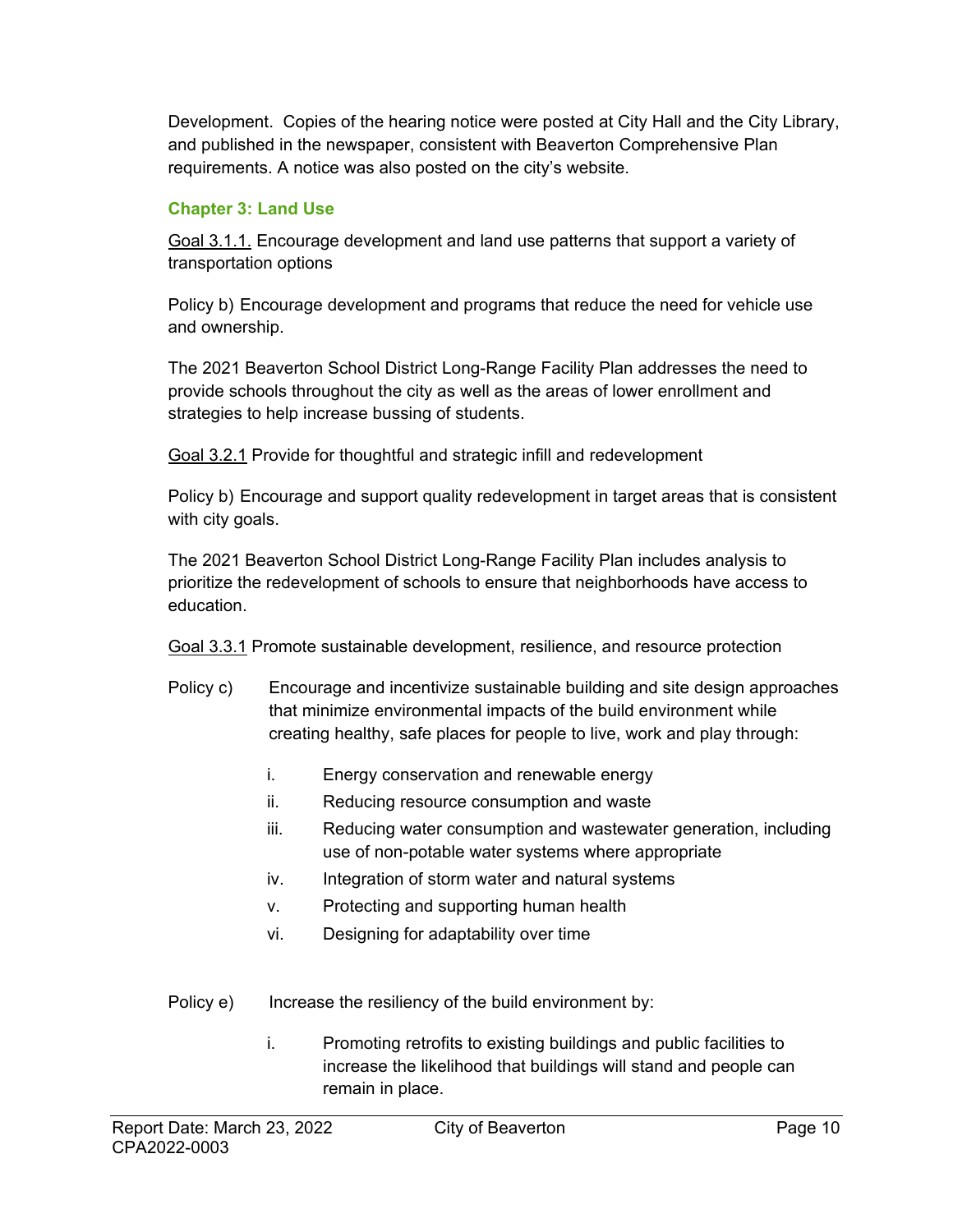- ii. Increasing awareness of natural hazard risks and the value of mitigation and preparedness measures
- iii. Encouraging the design of new public buildings to provide safe gathering spaces in the event of a natural disaster or other major emergency event
- iv. Promoting the design of new buildings and infrastructure to withstand a natural disaster with minimal or no repair

This goal sets policies for development that mitigates and adapts to climate change impacts, reduces energy and resource consumption in buildings, reduces the energy and fossil fuel consumption associated with transportation, connects people to the environment, protects people, anticipates natural events and disasters, and improves the community's ability to prepare for, adapt to, and recover from potential shocks and stresses. Policies 'c' and 'e' address energy conservation and retrofitting existing buildings.

The 2021 Beaverton School District Long-Range Facility Plan evaluates energy performance by facility. The Energy Use Intensity (EUI) metric is used to evaluated which facilities will provide the most return on investment in terms of energy improvement. The plan also assesses the condition of school facilities, including seismic evaluations, for planning prioritization of facility improvements.

The Chapter 1 comprehensive plan amendments are procedural in nature. The comprehensive plan amendments do not change any development standards or resource standards.

Goal 3.6.1 Support pedestrian-oriented mixed use areas

Policy a) Provide a mix of commercial, residential, employment, and civic uses at relatively high densities to create vibrant, walkable areas where many activities can be accomplished on foot or by bike or transit.

The 2021 Beaverton School District Long-Range Facility Plan addresses the need to provide schools throughout the city. The Beaverton Development Code permits schools in mixed use areas.

Goal 3.7.1 Enhanced Commercial Centers and Corridors

Goal 3.7.2 Regional Commercial: Provide suitable locations for commercial uses that serve the broader region and require large sites, significant access and visibility

Goal 3.7. 3 Community Commercial: Provide for commercial services that serve the surrounding community, with limited auto-oriented uses

Goal 3.7.4 Neighborhood Center: Provide opportunities for small-scale commercial development that serves adjacent neighborhoods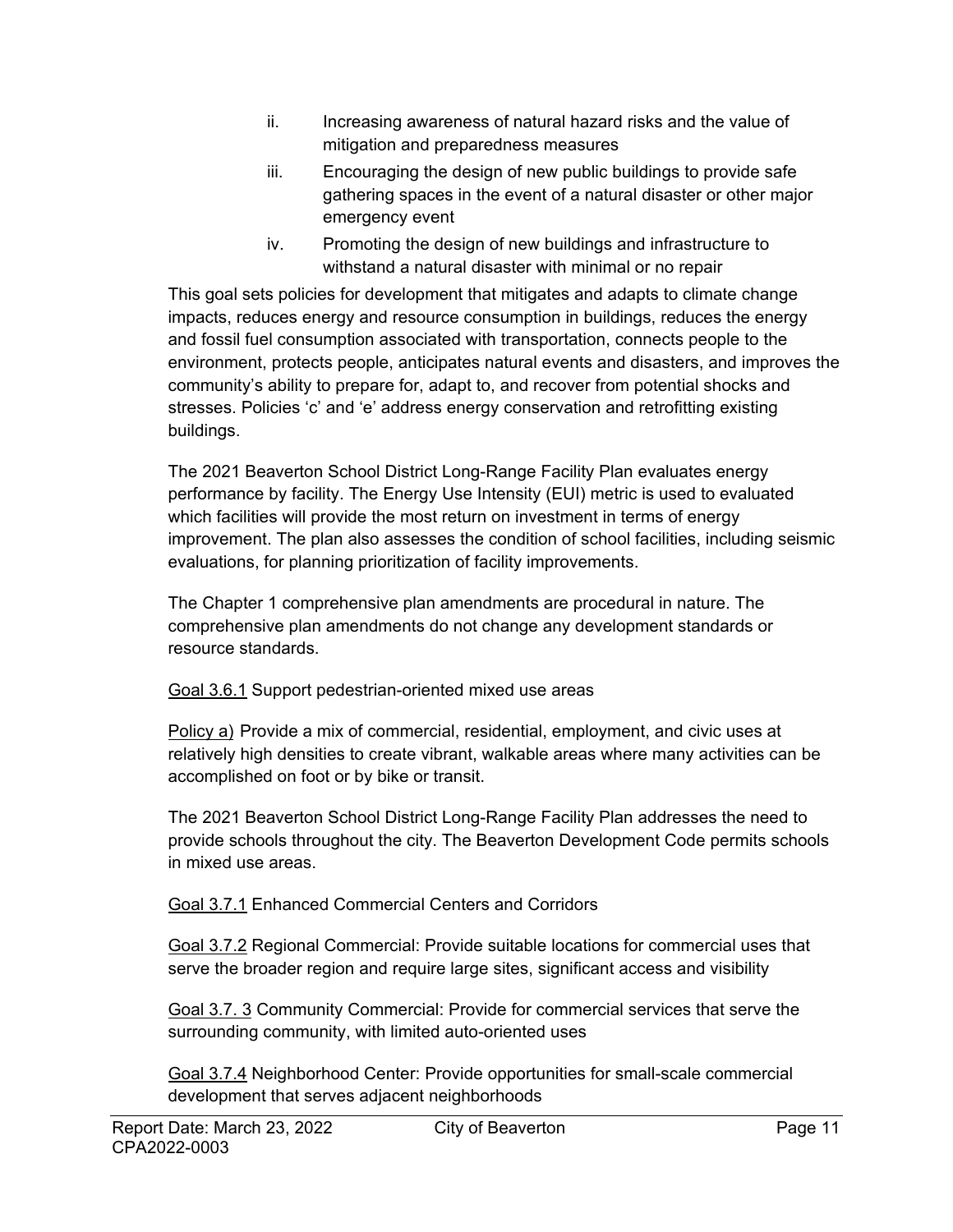Goals 3.7.1 through 3.7.4 provide goals and policies for commercial centers and corridors. The comprehensive plan amendment applies city-wide and does not change the comprehensive plan designations or regulations affecting any lands currently designated as commercial use.

Goal 3.8.1 Complete and livable Neighborhoods

Policy g) Ensure integration of parks and schools into neighborhoods in locations where safe, convenient connections from adjacent neighborhoods on foot and by bike are or will be available.

The 2021 Beaverton School District Long-Range Facility Plan addresses walking, biking, and transit access to reduce vehicle demands.

Goal 3.9.1 Successful employment lands

Policy a) Emphasize and prioritize employment and industrial uses – ensure that other uses allowed within these plan designations support and do not detract from the desirability of these areas for employment and industrial uses.

The 2021 Beaverton School District Long-Range Facility Plan addresses the siting of current and future school locations. The Beaverton Development Code permits schools in employment and industrial use areas in limited circumstances.

#### **Chapter 4: Housing**

Goal 4.1.1 Provide an adequate supply of housing to meet future needs

Goal 4.2.1 Provide a variety of housing types that meet the needs and preferences of residents

Goal 4.3.1 Increase the supply of housing in and near Beaverton's Downtown Regional **Center** 

Goal 4.4.1 Encourage the development and preservation of fair and affordable housing

Goal 4.5.1 Ensure that Beaverton continues to be one of the most livable communities in the region

Chapter 4 of the Comprehensive Plan establishes goals and policies to help the city meet the housing needs of current and future residents in a manner consistent with the Comprehensive Plan's major themes - livability, equity, sustainability, and resiliency. The comprehensive plan amendments apply city-wide and do not change the comprehensive plan designations or regulations affecting any currently designated residential use lands.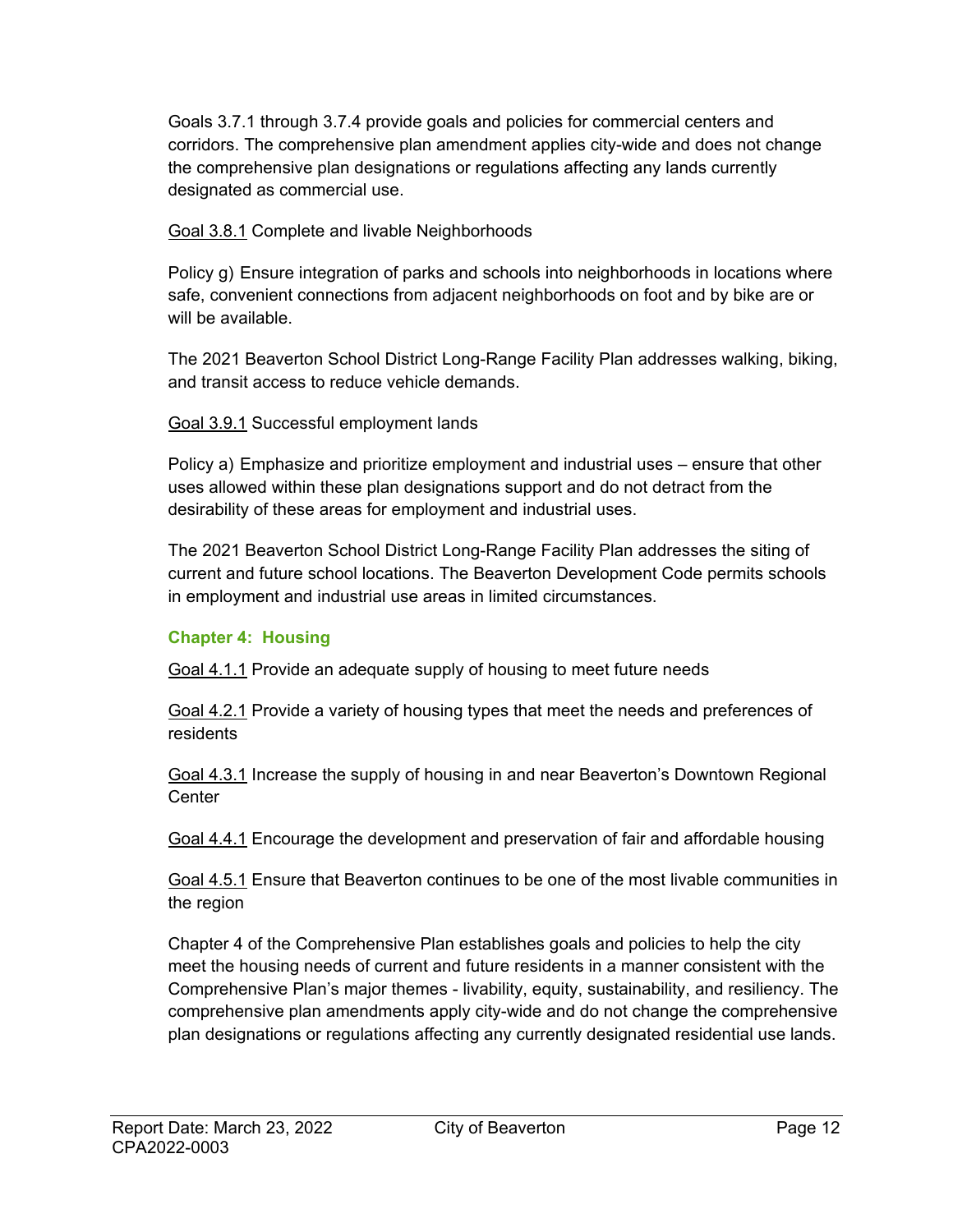#### **Chapter 5: Public Facilities and Services**

Goal 5.3.1 Ensure long-term provisions of adequate urban services within existing City limits and areas to be annexed in the future.

Policy a) The City shall maintain agreements with special districts and the County to plan for the long-term provision of services within the City's Urban Services Area

Comprehensive Plan Chapter 5 identifies the Beaverton School District as the city's urban service provider for  $K - 12$  schools. The comprehensive plan amendments adopt the 2021 Beaverton School District Long-Range Facility Plan by reference as a component of the Comprehensive Plan to ensure the long-term provisions of public schools within existing City limits and areas to be annexed in the future.

The comprehensive plan amendments adopt the 2021 Beaverton School District Long-Range Facility Plan by reference as a component of the Comprehensive Plan. The proposal does not affect existing provisions associated with storm water management, water service, or sanitary sewer systems.

Goal 5.7.1 Cooperate with the Beaverton School District in its efforts to provide the best possible educational facilities and services to Beaverton residents.

Policy a) The City shall encourage the School District to provide facilities that will adequately accommodate growth while recognizing the limited supply of buildable land in the city for such facilities.

Policy b) Schools should locate within or adjacent to residential districts for the convenience of those the facilities serve. However, public and private school proposals should be assessed for compatibility in order to assure that the stated purposes of the residential districts are not unnecessarily eroded.

Policy c) The City shall encourage the School District to provide for schools throughout the City in locations that are easily accessible to those they are intended to serve.

Policy d) The City shall work cooperatively with the School District in implementation of the Comprehensive Plan through the District's various programs, joint acquisition and development efforts

The comprehensive plan amendments adopt the 2021 Beaverton School District Long-Range Facility Plan by reference as a component of the Comprehensive Plan. Adoption of the School Facility Plan fulfills the city's obligations under ORS 195.020, which requires the City to initiate planning activities with a school district. ORS 195.110 requires that school districts with an enrollment of over 2,500 students adopt a School Facility Plan to identify school facility needs based on population growth projections as well as land use designations contained in local government comprehensive plans. Adoption of the School Facility's Plan demonstrates the City's cooperation with the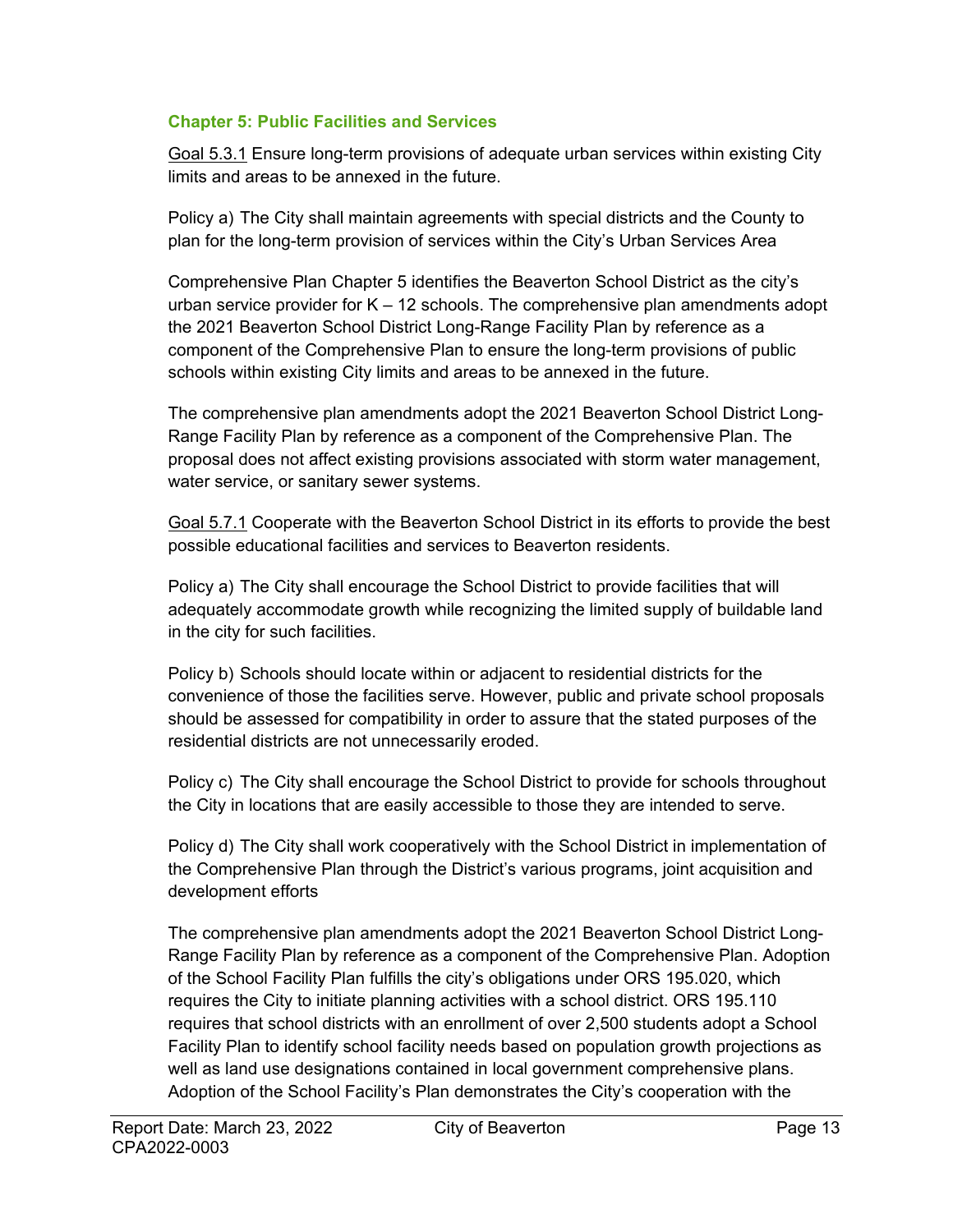Beaverton School District in its efforts to provide the best possible educational facilities and services to Beaverton residents, thereby satisfying Comprehensive Plan Goal 5.7.1.

The comprehensive plan amendments adopt the 2021 Beaverton School District Long-Range Facility Plan by reference as a component of the Comprehensive Plan. The proposal does not affect existing provisions associated with parks and recreation, police protection, or fire and emergency medical services.

#### **Chapter 6: Transportation**

The goals and the policies in Chapter 6 generally address transportation needs, improvements, programming, funding priorities and maintenance. The comprehensive plan amendment does not change the classification of any existing or proposed transportation facility, does not change the standards implementing a functional classification system, does not address the design and use of public streets or manage the right of way, and does not change or require changes to the Transportation System Plan. The goals and policies of Chapter 6 are not affected by the comprehensive plan amendment.

#### **Chapter 7: Natural, Cultural, Historic, Scenic, Energy and Groundwater Resources**

The goals and policies in Chapter 7 address regulations and programs designed to protect natural, cultural, historic, scenic, energy and groundwater resources. The comprehensive plan amendment does not include any changes to the programs and regulations that implement the resource-protection goals in Chapter 7. The comprehensive plan amendment likewise does not address site design or design standards. For those reasons, the goals and policies in Chapter 7 are not applicable to the comprehensive plan amendment.

### **Chapter 8: Environmental Quality and Safety**

Chapter 8 contains goals and policies intended to protect and maintain the condition of air, water, and land resources and to protect public safety by prohibiting or regulating development of land in hazardous areas or by managing the hazards to protect existing development. The comprehensive plan amendment does include any changes to the environmental quality and safety standards that implement the goals and policies in Chapter 8. Accordingly, the goals and policies in Chapter 8 do not apply to the comprehensive plan amendment.

#### **Chapter 9: Economy**

Chapter 9 contains goals and policies that establish approaches to help the city meet its current and future economic development needs in keeping with the Comprehensive Plan's major themes – livability, equity, sustainability and resiliency. The proposed amendment implements the 2021 Beaverton School District Long-Range Facility Plan by reference as a component of the Comprehensive Plan. The goals and policies of Chapter 9 do not apply.